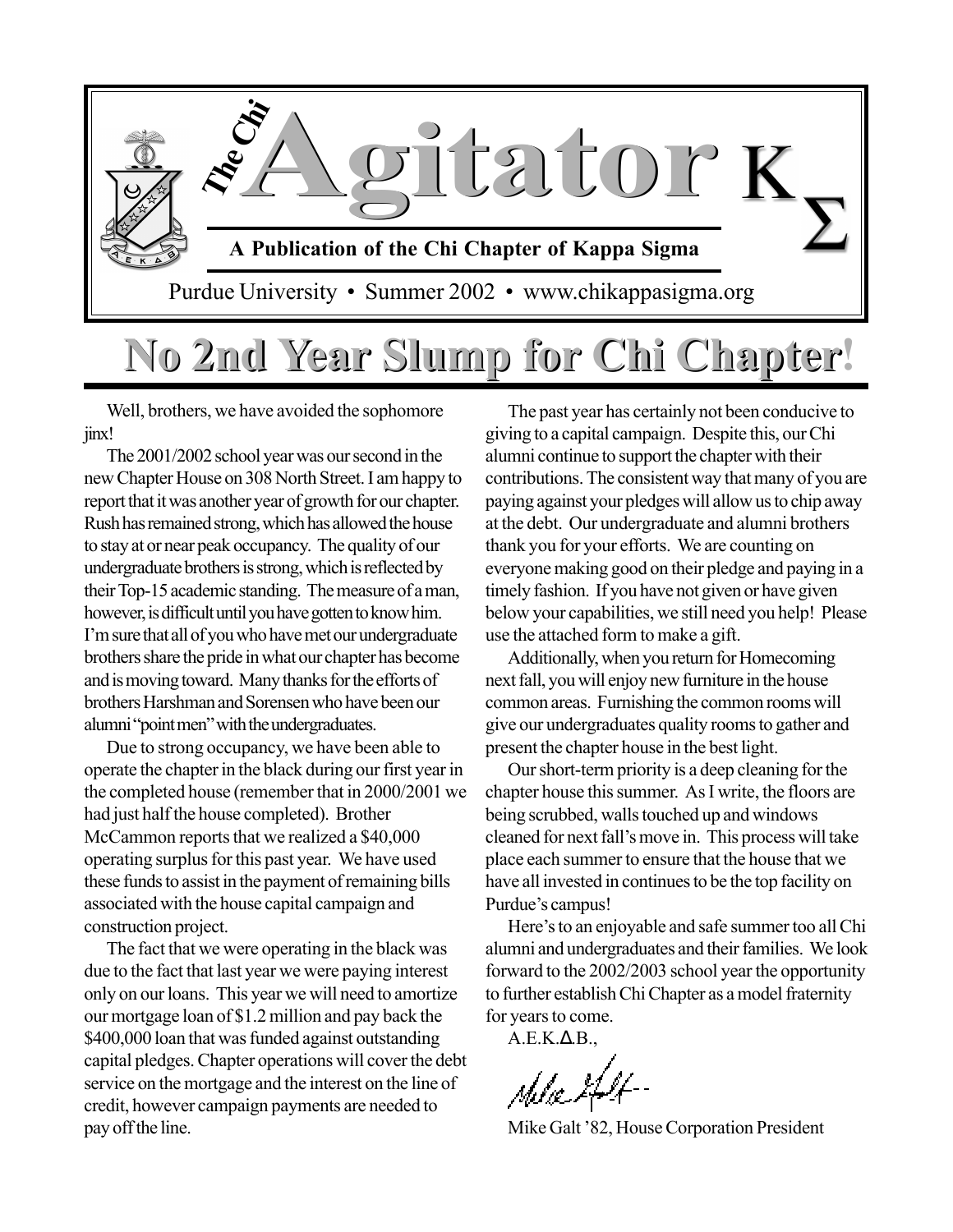## *Agitator*

Published by the Chi Chapter of Kappa Sigma Fraternity, established 1883 in Lafayette, Indiana. Please direct all news for *The Chi Agitator* to Kappa Sigma, c/o FMG, 744 North Stone Ave, Tucson, AZ 85705, or contact Ty Young at (800) 228-7326 (Ty@FMGTucson.com).

#### **Undergraduate Officers** *Grand Master:*

Seth Bogin '99 *Grand Procurator:* Harrigan Williams '99 *Grand Master of Ceremonies:* Matt Konopka '00 *Grand Scribe:* Nate Berzai '00 *Grand Treasurer:* Mike Mauceri '01

**Chi Housing Corporation** *President:* Mike Galt '82 *Vice President:* Jerry Albrecht '54 *Treasurer:* John McCammon '62 *Secretary:* Doug Kowert '60 *Alumnus Advisor:* Joe Harshman '48 *Assistant Alumnus Advisor:* Robert Sorensen '60 *Board Members:* Kent Pierce '51 Charlie Marshal '61 Scott French '81 Matt Brozovic '82 Dave Corey '88 James Shively '01

#### **Educational Foundation**

*President:* Lloyd Zickert '45 **Treasurer:** Mike Griffin '90 **Secretary:** Matt Brozovic'82 *Trustees:* Bob Sorensen '60 Walt Myers '61

# *Alumnus Advisor A Note From The A Note From The*

Chi Chapter has completed a very successful year. This morning at the Area III Leadership Conference, Worthy Grand Master Thomas Bishop presented the men with the following awards for the academic year 2001-02:

Two plaques inscribed "Kappa Sigma's Finest", one for the Largest Number of Pledges and the other for Most Improved Recruitment and Membership Growth.

 In addition, the Chapter received three certificates for scholastic achievement: Having Developed an Outstanding Chapter Academic Program, Most Significant Academic Improvement, and for being Above All Men's Average (fall semester). Scholastically Chi ranked 11th (fall) and 14th (spring) among the 40 fraternities at Purdue.

Assistant Alumnus Advisor Brother Sorensen and I invited Andy Robison, Assistant Dean of Students for Greek Affairs to lunch this past week. We discussed the challenges faced by Greeks everywhere, and, of course, at Purdue. Chi enjoys an excellent relationship with the University. One of Andy's comments will be of special interest to our alumni. He congratulated us for having the wisdom to remain at 308 and create a state of the art chapter house.

In a brief thank-you note Andy wrote, "You guys have a good thing going with Chi chapter". I'd like to express that same thought to our alumni, especially to those who have invested in our future financially.

We hope you will return to campus this year for Homecoming, September 27th through the 29th. We're expecting (hoping for) many brothers who have not been back for years to come to the Friday Night Banquet. Worthy Grand Procurator Kevin Kaplan will be our Keynote Speaker. You can't imagine what fifty years has wrought: the actives have agreed to provide interested alumni with Campus tours.

The alumni volunteers have been diligent in coaching the Chapter in risk management. We remind them that potentially there are three possible death sentences: hazing, substances (alcohol and drugs), and financial mismanagement. The active brothers, especially the Chapter officers, have taken their responsibilities very seriously. The need for serious discipline has arisen and they have done what was necessary, in the right way. While there are yet many miles to travel before we consider Success to be a Chi Tradition, in three years since recolonization the brothers have reestablished Kappa Sigma as a significant fraternity at Purdue. You have every reason to be proud of them.

Fraternally, Joe Harshman '48 Alumnus Advisor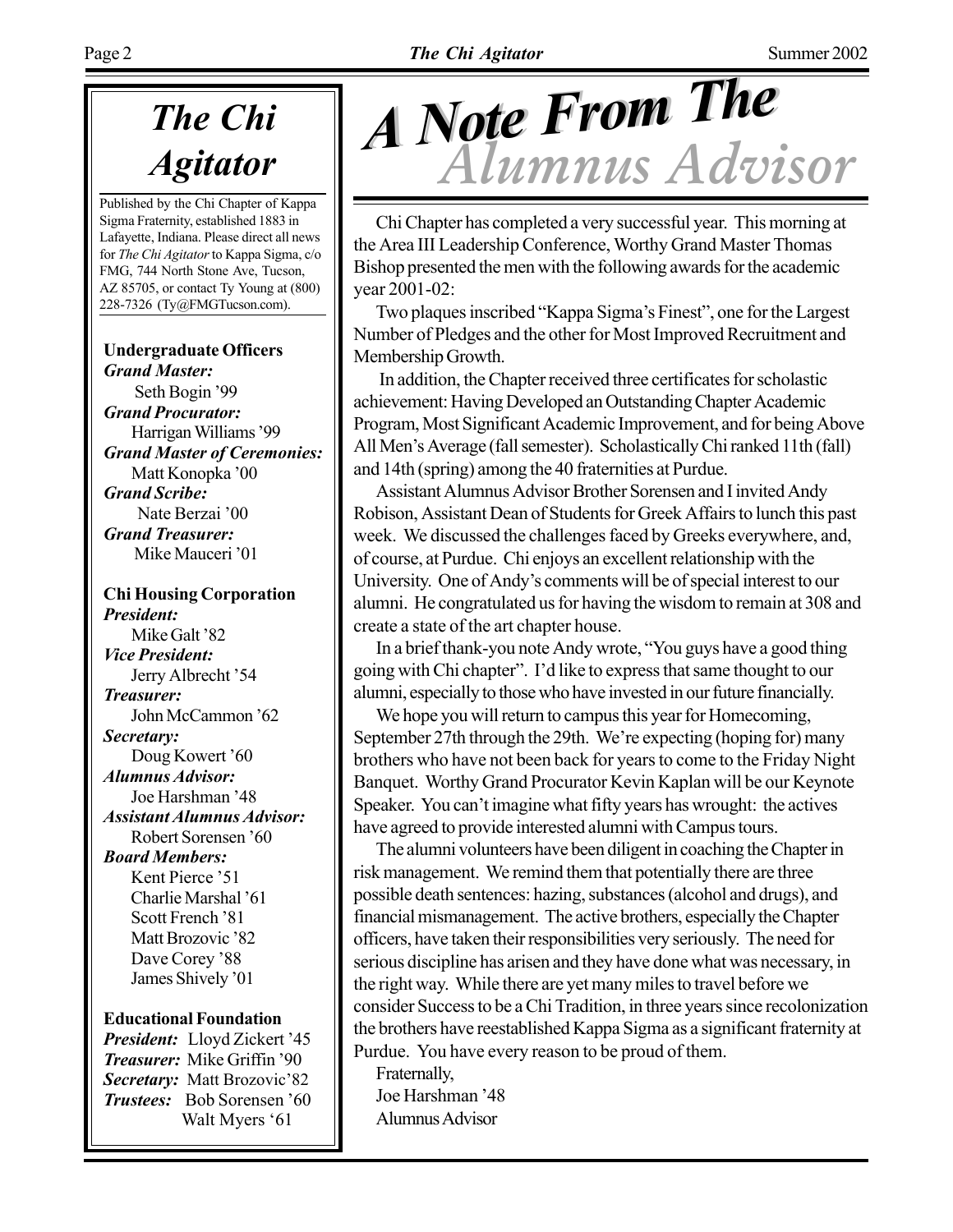**Charles A. Aldag, Jr. '52 graduated in 1954 with** a Chemistry degree. He worked first for the Archer Daniels Midland Co., then Ashland Chemical. He has since retired from Sherex Chemical Co, a subsidiary for Schering AG of Germany. During his time there, Brother Aldag served as Chairman of Schering's Industrial Chemical Division with headquarters in Berlin. He and wife Doris Lee have three sons and seven grandchildren. Brother Aldag spends much of his time with his church and enjoys playing tennis. When he has the time, Brother Aldag tries to attend Purdue football and basketball games. He stays in touch with some Chi members via e-mail. (4341 Lyon Drive, Columbus, OH 43220-4431, H: (614) 451-7296, email: caldag@columbus.rr.com)

**Ben Rossi '56 graduated in 1961 with a Civil** Engineering degree. Upon graduating, he entered the US Army where he served for 10 years. After retiring with the rank of Captain, Brother Rossi went to work for the family business, a small construction and design firm that recently celebrated its  $50<sup>th</sup>$  anniversary. He is currently President. He married wife Angelica, his "pin woman," in 1961. They have three children and six grandchildren. As an interesting side note, their son Geoffrey is married to the Angela Perez Baragio (Miss Hawaii), winner of the 2001Miss America Pageant. Brother Rossi stays very active in his community and is on the Board of Trustees at St. John's Prep, his high school alma mater, and serves as President of the Board of Directors of the Trapp Family Lodge Guest Houses, Coop II in Stowe, VT. Brother Rossi has stayed active with the alumni chapter and enjoys helping the chapter whenever he has the chance. (89 Bridge Street, Manchester, MA 01944-1412, H: (978) 526-7070, email: ARossi1882@aol.com)

**Ray Richardson '56** is currently an attorney in a private practice. He graduated in 1959 and immediately went to law school. He and wife Paulette have two children, Rob (39) and Diana (35). Both are Purdue University alumni. Brother Richardson has stayed very active in the state of Indiana and was a member of Indiana General Assembly from 1966- 1990. He is also currently a member of the Indiana University Board of Trustees, 1992-2001. (1510 Sherwood Drive, Greenfield, IN 46140, H: (317) 462-7642, email: arichar@indiana.edu)

**Mike Zachary '67** has been building quite a career since graduating with Industrial Engineering degree in 1971. He played an important role in the construction of the South Pole Station in Antarctica while serving in the LCDR, Civil Engineer Corps (US Navy Seabees) from 1971-1975. He then helped the creation of Bay Area Rapid Transit District in Oakland, CA and held the title of Manager of Construction. He is currently Chief Financial Officer and Chief Operations Officer of Century West Engineering Corp in Portland, OR. He and wife Cynthia have two sons, Jim (28) and Kevin (27). Both graduated from Purdue, representing the fourth generation of Purdue graduates. Brother Zachary officiates high school and small college football games when not working. He stays in contact with many Chi chapter alumni. (13800 South East 35th Street, Vancouver, WA, 98683, H: (360) 254- 2443, email: jmzacha@yahoo.com)

**Kenneth O. Born '87 and his career have certainly** soared since graduating in 1989 with a degree in Aviation Engineering Technology. As the Marketing Manager at GE Aircraft Engines, he is responsible for marketing and selling the CF6 engine line to customers around the world. He and wife Cathy, also a Purdue graduate, married in 1991. Brother Born stays in contact with Kappa Sigma brothers throughout the Ohio, Kentucky, and Indiana area, getting together at least three times a year. (7331 North Mingo Lane, Cincinnati, OH, 45243, H: (513) 936-0606, email: ken.born@ae.ge.com)